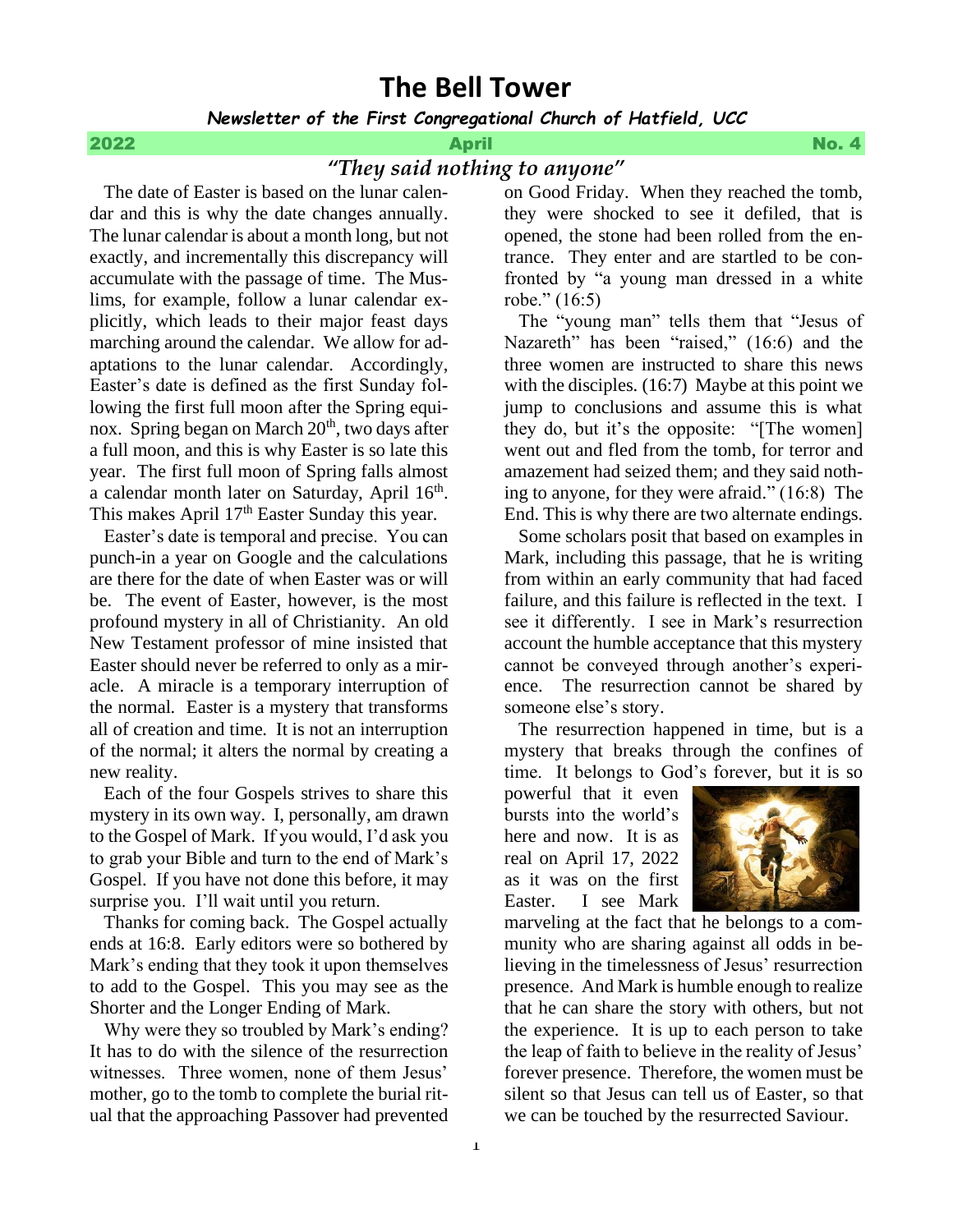## **MARCH EVENTS**

| Mon. $4^{th}$            | Rev. Randy will attend the monthly meeting of HEART (Hatfield Equity Alliance fighting<br>against Racism Together) at 5:30pm.                                                                        |
|--------------------------|------------------------------------------------------------------------------------------------------------------------------------------------------------------------------------------------------|
|                          | The Church Council will meet online at 7:00pm.                                                                                                                                                       |
| Tue. $5^{th}$            | Rev. Randy will attend the monthly meeting of the Hampshire Association Committee<br>on Ministry at 5:45pm.                                                                                          |
| Wed. 6 <sup>th</sup>     | Lenten Discussion Series at 7:00pm. Hosted by the Ashfield Congregational Church.<br>Offered by Rev. James Koyama pastor of the Montaque Congregational Church, UCC<br>Session Title: Paul in Prison |
| Sun. $10^{th}$           | Palm Sunday worship Service at 9:30am with distribution of palms.                                                                                                                                    |
| Mon. $11^{th}$           | Monthly online meeting of the Board of Trustees at 7:00pm.                                                                                                                                           |
| Tue. $12^{th}$           | Online Exploring the Bible study group from 7-8:00pm.                                                                                                                                                |
| Thur. $14$ <sup>th</sup> | Maundy Thursday. Combined worship Service at the Sunderland Church at 7:00pm.                                                                                                                        |
| Fri. $15th$              | Good Friday. The church will be open for prayer and meditation from $12 - 3$ :00pm.                                                                                                                  |
| Sat. $16th$              | Easter Egg Hunt starting at 10AM around the church grounds.                                                                                                                                          |
| Sun. $17^{th}$           | Easter Sunday Sunrise Service at the home of Matt and Melody, across Prospect                                                                                                                        |
|                          | Street from the American Legion, beginning at 6:00am (Sunrise is at 6:06am).                                                                                                                         |
|                          | Easter Sunday worship Service at 9:30am.                                                                                                                                                             |
| Fri. $22^{nd}$           | Earth Day.                                                                                                                                                                                           |
| Sun. $24^{th}$           | Youth Group Spring Flower Sale order deadline. (Pick-up on May 7 <sup>th</sup> )                                                                                                                     |
| Mon. $25^{\text{th}}$    | Online Exploring the Bible study group from 7-8:00pm.                                                                                                                                                |
| Tue. $26th$              | Monthly Clergy Brown Bag Lunch at noon.                                                                                                                                                              |
|                          | Monthly meeting of the Board of Deacons at 6:00pm.                                                                                                                                                   |

## **REGULAR GATHERINGS**

Sundays: Worship Service begins at 9:30am online and in person. Sunday School begins after the children's sermon during the worship Service.

Tuesdays: Yoga classes are offered every Tuesday in the church parlor at 5:30pm –Now in person at the church. Wednesdays: Hatha Yoga classes take place every Wednesday at 6:00pm.

Thursdays: Choir rehearses in the sanctuary at 7:00pm – Now in person at the church.

## **CHURCH COVID POLICIES**

The CDC expects the number of COVID cases to continue to decrease especially as the weather grows warmer



and people spend more time outdoors. The **Church Council has based its mask** policy on the number of cases in  $\mathbb{R}$  Hampshire County. If the cases fall below 10 per day per 100,000 people, we will **respect to the mask requirement for in person** worship. Please remember, as well,  $\frac{1}{\sqrt{1-\frac{1}{n}}}$  that all of our worship Services are live-

streamed via Zoom. If you are not feeling well on any given Sunday, please join us online. Thank you for your cooperation in keeping us all as safe as possible.

## **SEASON OF LENT**

The 25<sup>th</sup> annual **Lenten Discussion Series** will come to a close on the 6<sup>th</sup> at 7:00pm. Its general theme is "Anchors in the Storm: Getting through Difficult Times." This last session will be offered in person and online at the Ashfield Congregational  $\mathcal{P}$ , Church. Rev. James Koyama, the pastor in Montague, will offer a talk entitled "Paul in Prison." I hope you will choose to join us.



Lent comes to its conclusion with Holy Week. Sunday, April 10<sup>th</sup>, is **Palm Sunday**. Palms will be distributed during the Service to commemorate Jesus' triumphal entry into Jerusalem.

 We are collecting for the **Easter Flower Offering** so that we may adorn the church sanctuary with the flowers that represent Jesus' resurrection and share the beauty and hope of this most holy of all Christian celebrations. Flowers may be ordered by contacting June L. or at church on Sundays with either Cynthia P. or Marty Z.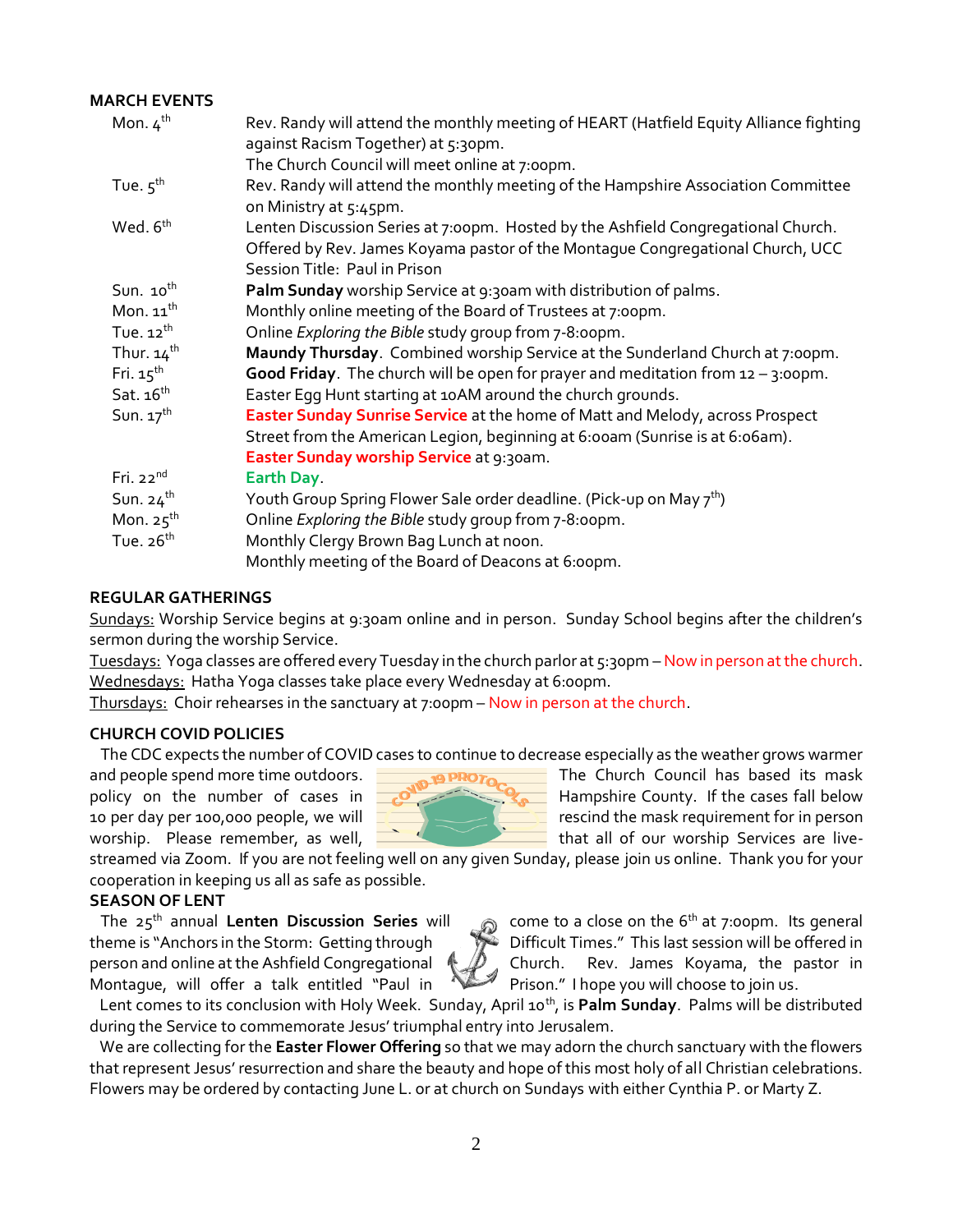On **Maundy Thursday**, a combined worship Service will be hosted by the Sunderland Congregational Church at 7:00pm. Last year Sunderland joined us. On this night we will remember Jesus' Last Supper, the institution of the Sacrament of Communion, and Jesus' arrest in Gethsemane. This night's worship is beautiful and meaningful. I hope you will join us in person or online.

 **Good Friday** calls on us to remember as solemnly as we can that this is the day of Jesus' crucifixion and death. Whether inside the church building or not, we should treat this day with as much solemnity as we can and give ourselves the time and place to meditate upon the mystery of Jesus' tortured death, willingly and lovingly accepted for us. The church building will be open from noon until 3PM for moments of private prayer and meditation.

 We had to take a couple of years off because of the COVID pandemic, but we are returning to our **Easter Egg Hunt** once again this year. It is open to children and youth from our church and from our community, up to the age of 12. It will take place on the grounds around the church on the Saturday before Easter, starting at 10AM. Candy donations are appreciated that would fit inside the plastic eggs. These may be brought to church and given to Amy L. or to Anita W. We are planning to fill the eggs after church on Palm Sunday. Volunteers welcome.

## **EASTER SUNDAY**

**On the third day after the crucifixion, the women went to the tomb at sunrise to the tomb at sunrise to** finish the burial rites for Jesus. Instead, they found the tomb to be empty. Jesus had resurrected from the dead! This is the most holy and glorious moment on the Christian calendar. We will gather for a **Sunrise Service** at 6AM at the home of Matt and Melody on Prospect Street to share in the glorious news of Easter, of the resurrection, of Jesus' triumph. All, of **course, are invited and encouraged to** join us for this religious celebration.

We will meet again on Easter Sunday in **the church building for our worship** Service **at 9:30am**. I hope all our members **will choose to be a part of the worshiping** community on this most holy of days. And **if it is possible for you, please share an** invitation to join us with anyone you know who who is unchurched so that they too may experience the wonder and mystery of the **results** resurrection.



 On this holiest of all days, we are **asking our members to share an invitation** with a family member, a friend, a neighbor, anyone you may choose, to come to church with you. The resurrected Jesus' first words to the women at the tomb were to go and tell the others. We carry this tradition forward by telling others of Jesus, by inviting them to come with us to meet with the resurrected Jesus on Easter Sunday.

## **YOUTH GROUP FLOWER SALE**

The annual Youth Group Flower Sale will take place once again this year. Orders will be accepted throughout

April with an order deadline of April  $24^{th}$ . Plants will be ordered from Fairview Farms in Whately. Ask anyone who has ordered from us before about the quality of the plants. They are beautiful. Orders may then be picked-up at the church on Saturday, May 7<sup>th</sup> between 9:30 and 10:30am. An order form will be emailed to everyone on the congregation's email list, and printed copies will be available at the church on Sundays. Thank you for supporting the fundraising efforts of our young people.



## **CHURH DIRECTORY REQUETS**

The Board of Deacons has decided to compile an electronic church directory for our use. Maybe you have seen printed church directories in the past. A directory helps members, long-time members and brand new, to put faces and names together. A directory is also a useful tool to reach out to others in the congregation. The problem with printed directories is that first of all they are expensive, and second, they become outdated rather quickly.